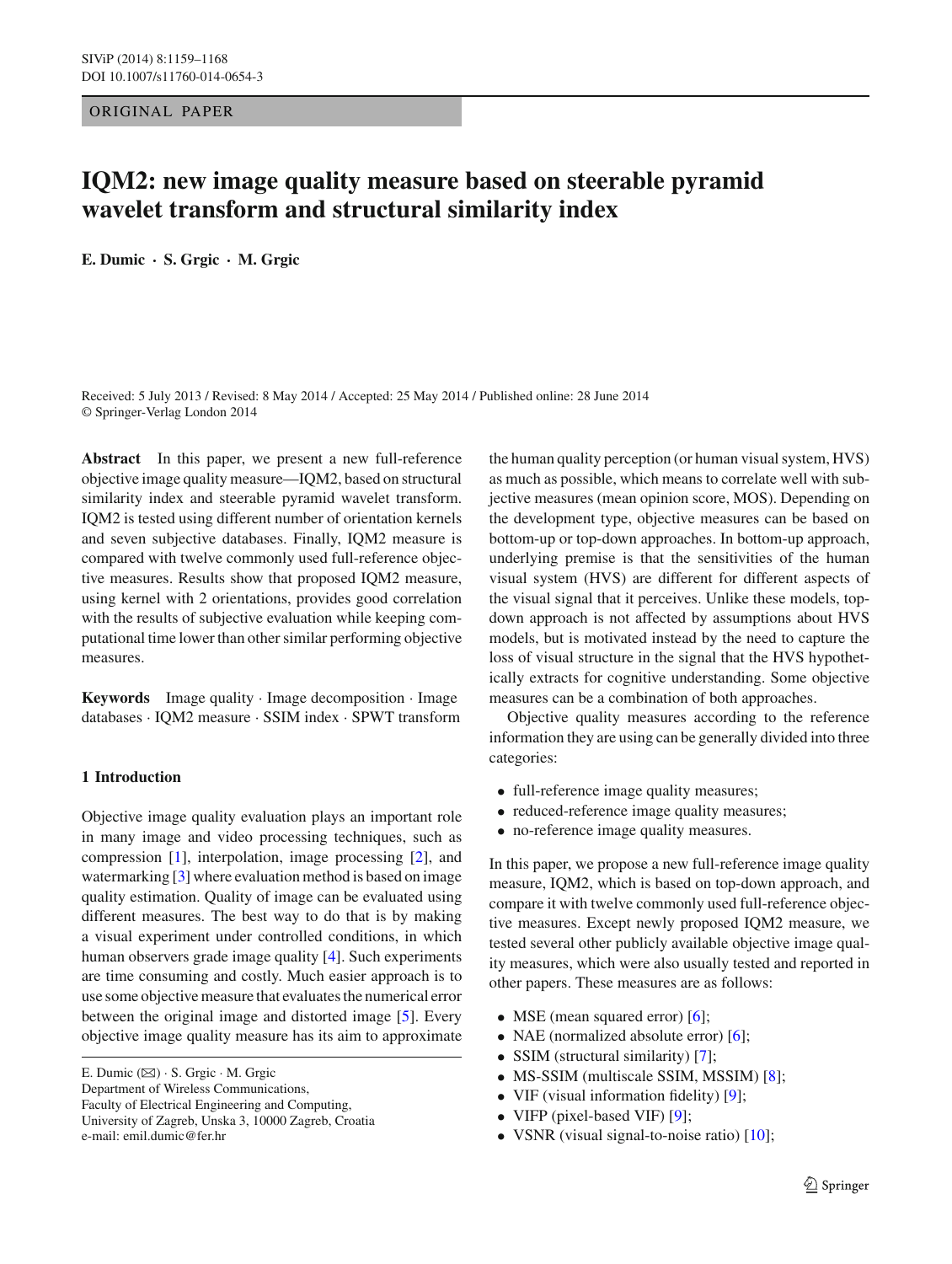- NQM (noise quality measure) [\[11](#page-9-10)];
- CW-SSIM (complex wavelet SSIM) [\[12\]](#page-9-11);
- IW-PSNR (information content weighted PSNR) [\[13](#page-9-12)];
- IW-SSIM (information content weighted SSIM) [\[13](#page-9-12)];
- MAD (most apparent distortion) [\[14\]](#page-9-13).

Generally, full-reference image quality measures can be divided into several groups, some of which are explained in detail in  $[15]$  $[15]$ :

- pixel-based metrics (e.g., MSE, PSNR (peak signal-tonoise ratio), and NAE measures): these measures presume that every pixel in image is equally important;
- structural distortion based metrics (UIQI (Universal Quality Index) [\[16](#page-9-15)], SSIM, MS-SSIM, CW-SSIM): such metrics consider the assumption that the human visual system is good at extracting the structural information from the scene as well as local properties of an image. Newly proposed measure IQM2 belongs in this group;
- natural scene statistic models: NSS metrics (IFC (information fidelity criterion) [\[17\]](#page-9-16), VIF, VIFP, IW-PSNR, and IW-SSIM measures): These algorithms capture regularities of natural images and try to quantify how these regularities are modified or lost when distortions occur. They can be combined with measure groups mentioned earlier (like IW-PSNR and IW-SSIM);
- multiple strategy-based metrics (VSNR and MAD measures): measures that attempt to model HVS in two separate stages: near-threshold and clearly visible distortions. Final measure is weighted combination of these two stages;
- other metrics (e.g., NQM, WSNR (weighted signal-tonoise ratio), PQS (Picture Quality Scale), etc.): measures based on contrast sensitivity function (NQM and WSNR) [\[18](#page-9-17)], PQS which takes into account the properties for both global features and localized disturbances [\[19](#page-9-18)].

Pixel-based metrics are generally the fastest to calculate, however, they have the lowest correlation with MOS. Structural distortion measures have better correlation than pixelbased metrics and are slower in calculation time. NSS metrics and multiple strategy-based metrics have in general best correlation with MOS and are, also in general, the slowest.

All tested measures can be calculated using Matlab and codes can be downloaded from the following locations: MSE, VIF, VIFP, VSNR, and NQM can be calculated using program "Metrix\_mux" [\[20](#page-9-19)]; CW-SSIM measure can be down-loaded from [\[21](#page-9-20)]; IW-PSNR, IW-SSIM, SSIM, and MS-SSIM measures can be downloaded from [\[22\]](#page-9-21); MAD mea-sure can be downloaded from [\[23](#page-9-22)]. PSNR (peak signal-tonoise ratio) results are the same as MSE so they will not be shown. Same is for IW-MSE and IW-PSNR, but here we used IW-PSNR. IFC, UIQI, and WSNR results were also skipped because same authors proposed measures based on them (VIF, SSIM, and NQM, respectively). All measures (between tested ones) give best results when they are calculated from luminance component only, which means that all color images had to be transformed in gray scale images. However, incorporating color information is also an important issue, so some authors proposed measure's extension based on color perceptual model [\[24\]](#page-9-23). For measures that are using wavelet transforms, depending on the number of scales and filter length, images had to be rescaled firstly.

This paper is organized as follows. In Sect. [2,](#page-1-0) proposed image quality measure (IQM2) is described in detail. Section [3](#page-3-0) explains performance measures used for comparison of the objective measures, as well as statistical significance tests. Section [4](#page-3-1) summarizes seven tested subjective databases on which we tested objective quality measures. Section [5](#page-4-0) compares different objective image quality measures with results of subjective assessment. Finally, Sect. [6](#page-8-0) gives the conclusion.

# <span id="page-1-0"></span>**2 IQM2: new image quality measure**

## 2.1 Previous work

In our previous work, we proposed measure IQM that was based on discrete wavelet transform (DWT) [\[25\]](#page-9-24) and coefficients optimization at different subbands using particle swarm optimization algorithm (PSO) [\[26](#page-9-25)]. DWT was performed using Coiflet wavelet filter with 22-low-pass and 14- high-pass coefficients, Coif22\_14. In [\[27](#page-9-26)], similar evaluations were performed, only here we used LIVE database as learning database and VCL@FER database as testing database. Because of that, somewhat different weighting factors were obtained. IQM measure was calculated as a product of weighted differences between original and degraded image at each subband [\[27](#page-9-26)]. It can be concluded that, when constructing image quality measure, much attention should be given to the weighting factors, because they can fit measure to the specific type of degradation or to the specific image database, instead of the HVS.

### 2.2 IQM2: new image quality measure

In previous work, we managed to have satisfying results for LIVE and VCL@FER databases. However, when testing other image databases (especially TID database with 17 degradation types), measure did not correlate well with MOS results. Because of that, we propose new IQM2 measure. Original and degraded images are firstly transformed using steerable pyramid wavelet transform (SPWT) with *K* orientations and maximal number of scales *M* and on each scale modified SSIM measure is calculated [\[28\]](#page-9-27), with contrast and structure terms only. The steerable pyramid is a linear multi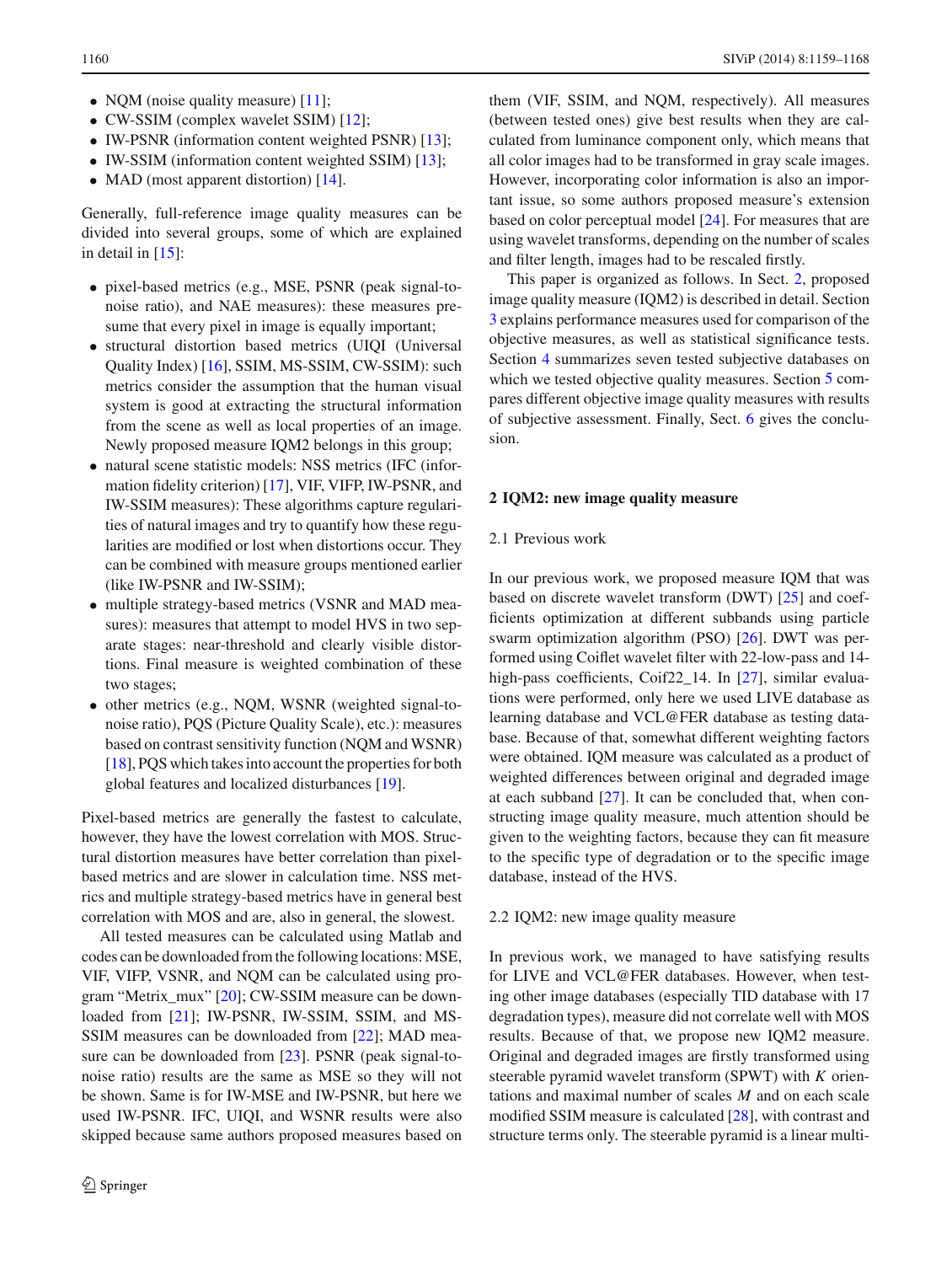scale, multi-orientation image decomposition that provides a useful front end for image-processing and computer vision applications [\[29](#page-9-28)]. Kernel design is described in [\[30\]](#page-9-29), and tool for the transform calculation can be downloaded from [\[31](#page-9-30)]. Other authors have also proposed framework for computing full-reference image quality scores in the discrete wavelet domain [\[32\]](#page-9-31).

At every stage of the image decomposition, SSIM contrast (SSIM\_cont) and structure (SSIM\_struct) have been calculated, for passband coefficients only. High-pass and low-pass coefficients are not taken for calculation because it is not yet defined how to incorporate their information in the whole image measure (and to improve correlation with MOS). Because of this, it is useful to decompose an image to a maximum number of scales, *M* in [\(1\)](#page-2-0).

Luminance component (which exist in original SSIM measure) could be eventually calculated only from the lowpass coefficients, because it is incorporated in these coefficients after SPWT transformation. However, calculating SSIM measure (or only parts from it: luminance, chrominance, or structure) from low-pass coefficients would reduce overall correlation with MOS, tested on TID database. In [\[33](#page-9-32)], it was shown that luminance component does not influence on correlation with subjective testing as much as contrast and structure. However, in [\[27\]](#page-9-26), it was shown that luminance part should be in any case avoided, because it does not influence much in databases without luminance or contrast degradations, while in other, it can significantly reduce correlation. In the results section, modified SSIM measure (SSIMmod) will be also compared with other image quality measures, by using only contrast and structure components.

SSIM\_cont represents comparison between contrasts of original and degraded images, where  $\sigma_x$  and  $\sigma_y$  are weighted standard deviations as an estimate of the signal contrast, [\(3\)](#page-2-1). SSIM\_struct considers image degradations as structural information in an image, and those attributes represent the structure of objects in the scene, independent of the average luminance and contrast [\[7](#page-9-6)], [\(4\)](#page-2-1).

For filter used in our measure, maximum number of scales can be obtained by

<span id="page-2-0"></span>
$$
M = \left\lfloor \log_2 \left( \frac{\min(I, J)}{D} \right) \right\rfloor + 1 \tag{1}
$$

In [\(1\)](#page-2-0), *I* and *J* are height and width of the original and degraded images, *M* is maximum number of scales for given filter, and *D* represents low-pass SPWT filter dimension [\[30\]](#page-9-29) which depends on number of orientations *K*, Table [1.](#page-2-2) In the results section, it will be shown that the best correlation with MOS can be obtained using 1 or 2 orientations (Table [1\)](#page-2-2). IQM2 measure is calculated according to the following formula:

<span id="page-2-2"></span>**Table 1** Filter dimensions *D* for different number of orientations *K*

| K |    |    |    | 6        |
|---|----|----|----|----------|
| D | 13 | 17 | 17 | $\Omega$ |

<span id="page-2-3"></span>
$$
IQM2 = \prod_{m=1}^{M} \prod_{k=1}^{K} SSIM_{cont}(m, k) \cdot SSIM_{struct}(m, k)
$$
 (2)

where *M* represents maximum number of scales, *K* number of orientations, and SSIM\_cont and SSIM\_struct are calculated according to the following:

<span id="page-2-1"></span>
$$
SSIM\_cont = \frac{2 \cdot \sigma_x \cdot \sigma_y + C_2}{\sigma_x^2 + \sigma_y^2 + C_2}
$$
 (3)

$$
SSIM\_struct = \frac{\sigma_{xy} + \frac{C_2}{2}}{\sigma_x \cdot \sigma_y + \frac{C_2}{2}}
$$
 (4)

In [\(3\)](#page-2-1) and [\(4\)](#page-2-1),  $\sigma_x^2$ ,  $\sigma_y^2$ ,  $\sigma_{xy}$ , and  $C_2$  are similarly defined as in SSIM measure, only here they are calculated for each subband (*m*) and orientation (*k*) separately.  $\sigma_x^2$  and  $\sigma_y^2$ are weighted variances from original and degraded images within local window, and  $\sigma_{xy}$  is defined as weighted covariance between original and degraded images within local window.  $C_2 = (Z_2 B)^2$  where  $Z_2$  is constant experimentally determined ( $Z_2 = 0.03$ ) and *B* is maximal amplitude. Also, normalized Gaussian filter was used with different window size (original SSIM uses  $11 \times 11$  pixel window) with  $\sigma = 1.5$ .

When [\(3\)](#page-2-1) and [\(4\)](#page-2-1) for contrast and structure terms are inserted in [\(2\)](#page-2-3), final IQM2 measure is given by:

<span id="page-2-4"></span>
$$
IQM2 = \prod_{m=1}^{M} \prod_{k=1}^{K} \overline{\left(\frac{2 \cdot \sigma_{xy}(m, k) + C_2}{\sigma_x^2(m, k) + \sigma_y^2(m, k) + C_2}\right)}
$$
(5)

Mean by the bar on top of [\(5\)](#page-2-4) denotes that mean value of all local values (within window  $5 \times 5$  pixels) which is calculated as their arithmetic mean in each subband separately. Algorithm for calculating IQM2 measure can be faster when SSIM contrast and structure at every scale is calculated simultaneously with decomposition. It does not need to perform full transformation and save coefficients, but rather filter, calculate modified SSIM on the according scale, and then downsample images. Also, using function "imfilter" from Matlab, advantage can be taken of the Intel integrated performance primitives (Intel IPP) library (which has to be present on the testing machine), thus accelerating its execution time.

IQM2 measure was tested using other wavelet decomposition types (DWT [\[25\]](#page-9-24), Quincunx wavelet transform [\[34\]](#page-9-33)) and calculating SSIM\_cont and SSIM\_struct at each scale of the decomposition. However, their correlation with MOS grades was lower so results were not shown.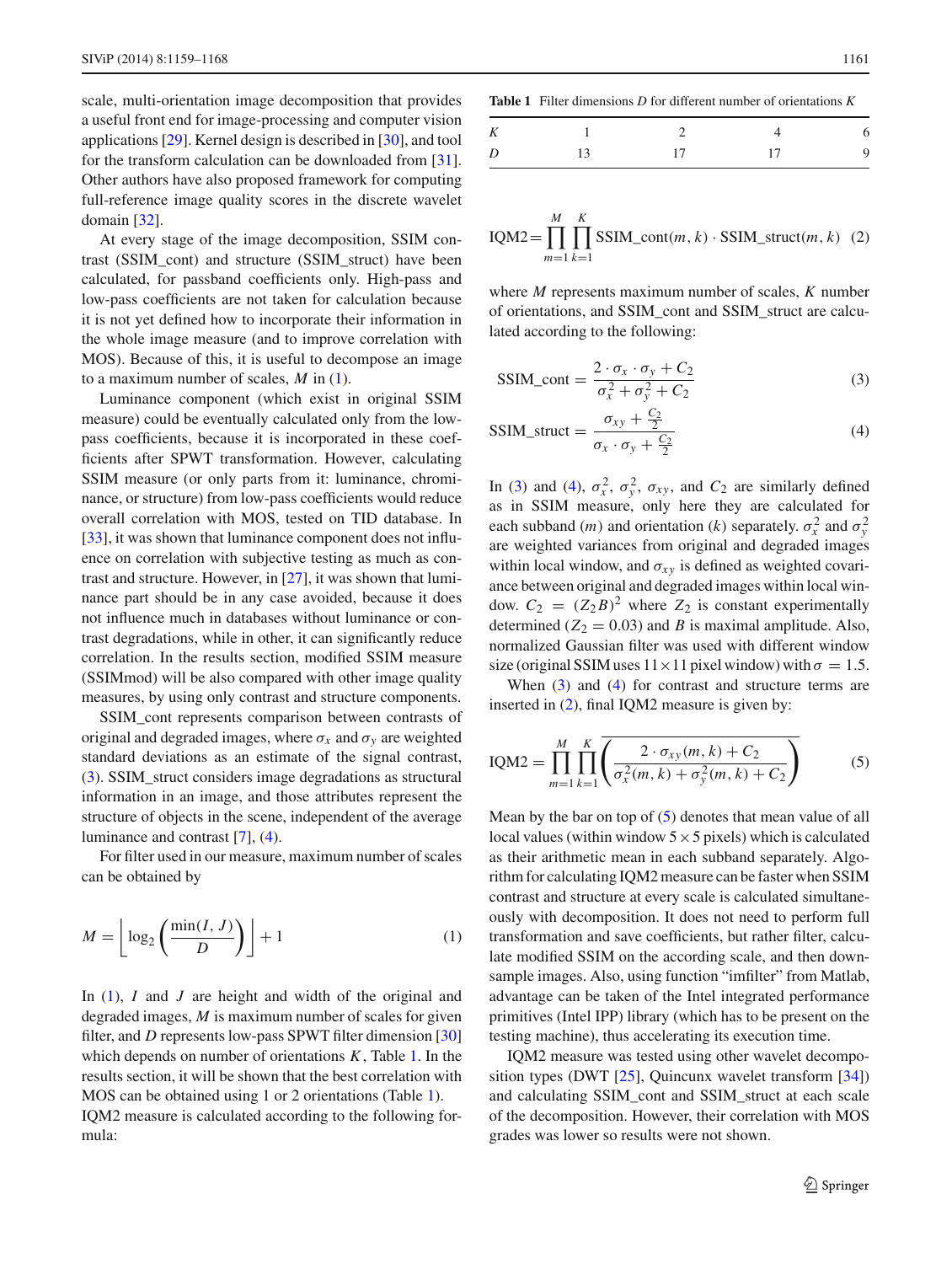#### <span id="page-3-0"></span>**3 Performance measures**

### 3.1 Pearson's and Spearman's correlation

Each of the objective measures described earlier was graded using different performance measures: Pearson's correlation coefficient and Spearman's rank correlation coefficient.

Pearson's correlation coefficient is calculated as normalized covariance between 2 variables [\[35\]](#page-9-34). Because Pearson's correlation coefficient measures linear relationship between two variables, nonlinear regression should be done prior calculation of the correlation. The nonlinearity chosen for regression for each of the methods tested was a 5-parameter logistic function (a logistic function with an added linear term), as it was proposed in [\[36\]](#page-9-35):

$$
Q(z) = b_1 \cdot \left(\frac{1}{2} - \frac{1}{1 + e^{b_2 \cdot (z - b_3)}}\right) + b_4 \cdot z + b_5 \tag{6}
$$

However, this method has some drawbacks: firstly, logistic function and its coefficients will have direct influence on correlation (e.g., if someone chooses another function or even the same function with other parameters, results can be different). Another drawback is that function parameters are calculated after the calculation of the objective measures, which means that resulting parameters will be defined by the used image collection database. Different database can again produce different parameters. In [\[10](#page-9-9)], somewhat different logistic function is proposed, with 4 parameters. We calculated Pearson's correlation using this function also:

$$
Q(z) = \frac{b_1 - b_2}{1 + e^{\frac{z - b_3}{b_4}}} + b_2
$$
\n(7)

We used three different methods to find the best fitting coefficients: Trust-region method, Levenberg–Marquardt method, and Gauss–Newton method [\[37\]](#page-9-36).

Spearman's correlation coefficient [\[35](#page-9-34)] is a measure of a monotone association that is used when the distribution of the data makes Pearson's correlation coefficient undesirable or misleading. Spearman's coefficient is not a measure of the linear relationship between two variables. It assesses how well an arbitrary monotonic function can describe the relationship between two variables, without making any assumptions about the frequency distribution of the variables. Spearman's correlation coefficient is calculated like Pearson's correlation over ranked variables.

#### 3.2 Statistical significance

To be able to test whether results between different objective quality measures are statistically significant, we used several hypothesis tests. Firstly, we calculated residuals between each observed quality measure (after nonlinear regression) and MOS or DMOS.

We performed first test, chi-square goodness of fit test to see whether residuals have Gaussian distribution [\[38](#page-9-37)].

Second test, *F* test, was performed on each of the two sets of calculated quality measure residuals [\[38](#page-9-37)] and calculated *P* value. Because in our case it relies on the hypothesis that in every case tested pairs of variables have normal distribution, chi-square test was performed before. Unfortunately, sometimes chi-square goodness of fit test failed, meaning that *F* test can give unreliable conclusion. In later comparison, we used significance level 10% for two-tailed test (or 5% for one-tailed test).

Because some of the residuals did not have Gaussian distribution, we also tested measures against Ansari–Bradley test [\[39\]](#page-9-38). In later comparison, we used significance level 10% for two-tailed test (or 5% for one-tailed). If the groups do not have the same medians, in [\[39](#page-9-38)], it is recommended to subtract the median in that case.

## <span id="page-3-1"></span>**4 Subjective image databases**

Subjective databases have important role in creating and testing new image quality measure. We used seven different image quality databases to determine parameters for new image quality measure and correlation with objective measures:

- VCL@FER (Video Communications Laboratory @ FER) [\[40](#page-9-39)]: 4 distortion types, 23 source images, 552 distorted images, 116 observers;
- A57 (A57 database) [\[41](#page-9-40)]: 6 distortion types, 3 source images, 54 distorted images, 7 observers;
- CSIQ (categorical image quality database) [\[42](#page-9-41)]: 6 distortion types, 30 source images, 866 distorted images, 35 observers;
- LIVE (Laboratory for Image & Video Engineering) [\[43](#page-9-42)]: 5 distortion types, 29 source images, 779 distorted images, 161 observers;
- IVC (Image and video communication) [\[44\]](#page-9-43): 5 distortions, 10 source images, 185 distorted images, 15 observers;
- TID (Tampere Image Database 2008) [\[45](#page-9-44)]: 17 distortion types, 25 source images, 1,700 distorted images, 838 observers;
- Toyama [\[46](#page-9-45)]: 2 distortion types, 14 source images, 168 distorted images, 16 observers.

Details about each database, tested image sizes, and specific degradation type can be found in their references.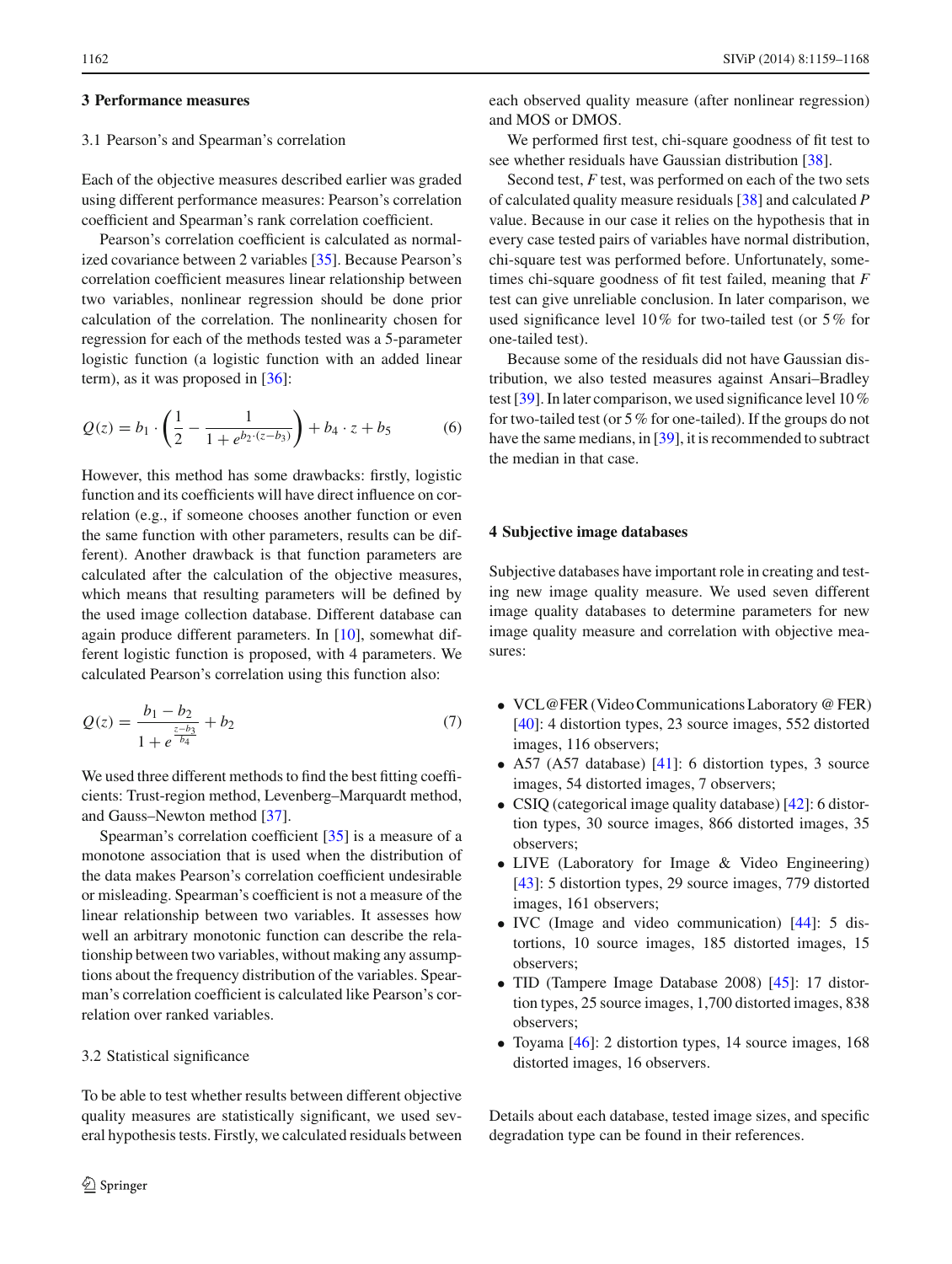<span id="page-4-1"></span>**Table 2** Spearman's correlation for IQM2 with different number of orientations  $K$ ,  $11 \times 11$  Gaussian filter

|               | $K=1$  | $K=2$  | $K=4$  | $K=6$  | <b>SSIM</b> | SSIM <sub>mod</sub> MSSIM |        |
|---------------|--------|--------|--------|--------|-------------|---------------------------|--------|
| A57           | 0.8463 | 0.8555 | 0.8471 | 0.8393 | 0.8067      | 0.8066                    | 0.8415 |
| <b>CSIO</b>   | 0.9197 | 0.9367 | 0.929  | 0.8924 | 0.8756      | 0.9284                    | 0.9136 |
| <b>LIVE</b>   | 0.95   | 0.948  | 0.9466 | 0.943  | 0.9479      | 0.9478                    | 0.9513 |
| <b>IVC</b>    | 0.8915 | 0.8791 | 0.8742 | 0.8744 | 0.9018      | 0.9029                    | 0.8980 |
| VCL@FER       | 0.9355 | 0.9308 | 0.9297 | 0.9345 | 0.9113      | 0.9100                    | 0.9227 |
| <b>TID</b>    | 0.874  | 0.881  | 0.866  | 0.818  | 0.7749      | 0.8177                    | 0.8542 |
| <b>TOYAMA</b> | 0.8863 | 0.8666 | 0.8583 | 0.8627 | 0.8794      | 0.8794                    | 0.8874 |
| <b>MEAN</b>   | 0.9090 | 0.9074 | 0.9007 | 0.8857 | 0.8711      | 0.8847                    | 0.8955 |
| WT MEAN       | 0.9057 | 0.9098 | 0.9012 | 0.8750 | 0.8539      | 0.8813                    | 0.8955 |

## <span id="page-4-0"></span>**5 Results**

5.1 IQM2 with different filter size and different number of orientation kernels

In this section, IQM2 measure will be tested using different number of orientations and have concluded that the best correlation with MOS was obtained with 2 orientations  $(K = 2)$ . Best values for each database are put in bold. Spearman's correlation coefficient was calculated for each subjective database separately, as well as their mean and weighted mean (Table [2\)](#page-4-1). As SSIM and MS-SSIM use  $11 \times 11$  size of Gaussian filter, this block size was firstly tested, to be able to compare with these measures. Here, we also put results for Spearman's correlation of SSIM, SSIMmod, and MSSIM measures. Later, other filter sizes will be tested to determine optimal size.

When comparing correlation across multiple databases, it can be calculated as an arithmetic mean correlation or weighted arithmetic mean as proposed in [\[13](#page-9-12)]. Weighted arithmetic mean correlation is calculated as:

<span id="page-4-2"></span>
$$
wt\_mean = \frac{\sum_{i=1}^{7} (w_i \cdot corr_i)}{\sum_{i=1}^{7} w_i}
$$
  

$$
w_i = \{54; 866; 779; 185; 552; 1,700; 168\}
$$
 (8)

In [\(8\)](#page-4-2), w*i* are database sizes (A57, CSIQ, LIVE, IVC, VCL@FER, TID and TOYAMA accordingly). Weighted arithmetic mean is calculated because larger databases should have higher influence on final correlation results, because MOS results obtained using higher number of degraded images should better describe HVS. Larger database usually means higher number of distorted images with more observers; CSIQ database is exception with 866 degraded images and 35 observers (which probably graded images in more sessions).

From the results in Table [2,](#page-4-1) it can be concluded that the best correlation depends on number of kernel orientations, for same image database. However, best approximation of the

<span id="page-4-3"></span>**Table 3** Weighted average mean of Spearman's correlation for IQM2 with different number of orientations  $K$  and  $S \times S$  Gaussian filter

|                    | $K=1$  | $K=2$  | $K=4$  | $K=6$  |
|--------------------|--------|--------|--------|--------|
| $S = 3 \times 3$   | 0.9074 | 0.9121 | 0.9065 | 0.8818 |
| $S = 5 \times 5$   | 0.9079 | 0.9128 | 0.9067 | 0.8822 |
| $S = 7 \times 7$   | 0.9075 | 0.9122 | 0.9050 | 0.8799 |
| $S = 9 \times 9$   | 0.9065 | 0.9109 | 0.9031 | 0.8770 |
| $S = 11 \times 11$ | 0.9057 | 0.9098 | 0.9012 | 0.8750 |

HVS gave kernel with only one (LIVE, IVC, VCL@FER, and TOYAMA image databases) or two orientations (A57, CSIQ, and TID). Higher number of orientations (4 and 6) gave in general somewhat lower results (4 orientation kernel gives nearly equal results, however, it is slower) which means that HVS can be best approximated (in IQM2 measure) using only one or two orientations. When calculation time and weighted mean correlation was taken into account, we concluded that optimum number of orientations *K* was 2. We have chosen two orientations for later comparison because it gave better correlation in databases with higher number of degradation types than one orientation kernel, while being only slightly slower.

In Table [3,](#page-4-3) weighted average mean, for all image databases (according to [\(8\)](#page-4-2)), was calculated for different number of orientations and different size of Gaussian filter *S* to determine optimal filter block size.

For Gaussian filter size  $5 \times 5$  pixels, separate results for every image database are presented in Table [4.](#page-5-0) Here, calculation times for all orientations are given. Computer configuration which was used for calculating was Intel Q6600 @2400 MHz, 4 GB RAM, Windows Vista 64 with Matlab program. Mean time was calculated for all degraded images in TID database (1,700 images with resolution  $512 \times 384$ pixels). Converting to gray scale was not taken in calculation time.

#### 5.2 IQM2 robustness to rotational transformation

We have also tested proposed IQM2 measure to the rotational transformation to check which orientation gives best results. Tested database was TID database and angle of rotation was set to 0–1◦ in step of 0.1◦. Rotation was done on degraded images and rotated image was calculated using bicubic interpolation. Because size of the image after rotation will not be the same as in the original image (black borders will appear), we cropped maximal area out of the rotated image, which does not have the black border and compared such cropped and rotated image with its original cropped image (without rotation). An algorithm for finding highest correlation with MOS results was used, where original cropped image was determined. Results are presented in Fig. [1.](#page-5-1) From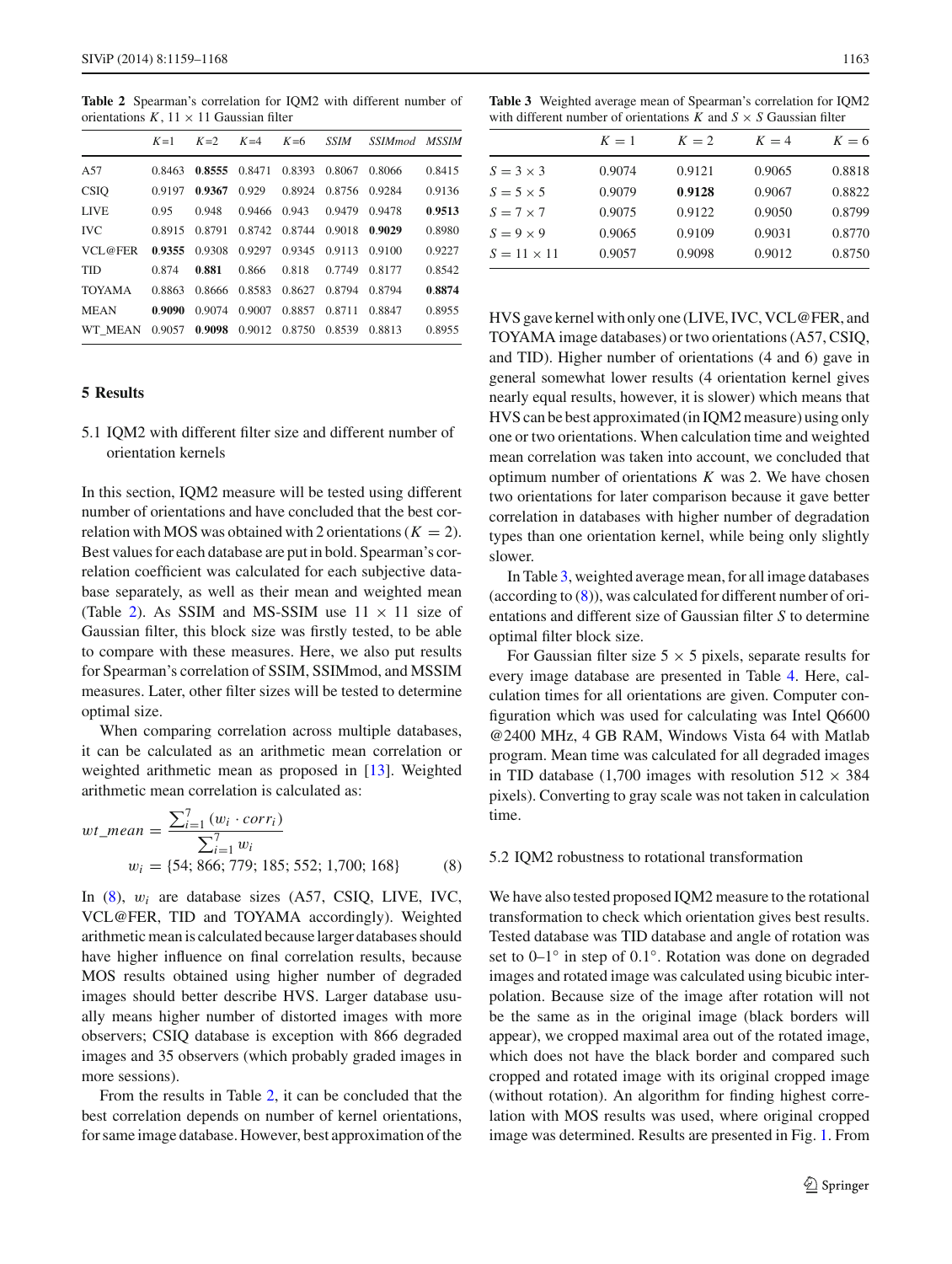<span id="page-5-0"></span>**Table 4** Spearman's correlation for IQM2 with different number of orientations *K* and  $S = 5 \times 5$  pixels Gaussian filter

|                          | $K=1$   | $K=2$   | $K=4$   | $K=6$   |
|--------------------------|---------|---------|---------|---------|
| A57                      | 0.83815 | 0.83964 | 0.83235 | 0.82481 |
| <b>CSIO</b>              | 0.92014 | 0.93766 | 0.92961 | 0.89086 |
| <b>LIVE</b>              | 0.95299 | 0.95064 | 0.9503  | 0.94848 |
| <b>IVC</b>               | 0.89358 | 0.88169 | 0.8797  | 0.88115 |
| VCL@FER                  | 0.93822 | 0.93497 | 0.93392 | 0.93708 |
| TID                      | 0.87645 | 0.88547 | 0.87545 | 0.83237 |
| <b>TOYAMA</b>            | 0.8948  | 0.87288 | 0.86645 | 0.87402 |
| <b>MEAN</b>              | 0.90205 | 0.90042 | 0.8954  | 0.88411 |
| WT MEAN                  | 0.90799 | 0.91289 | 0.90668 | 0.88221 |
| Calculation time<br>(ms) | 113.9   | 188.2   | 338.4   | 460.9   |



<span id="page-5-1"></span>**Fig. 1** Spearman's correlation with MOS for TID database and IQM2 measure with different orientation kernels, Gaussian filter size  $5 \times 5$ pixels

the figure, it can be concluded that IQM2 measure is highly rotation dependent, because after rotation of 0.6◦ its correlation with MOS becomes lower than correlation of MSE measure (with not rotated images). For lower angles, IQM2 measure gives best correlation with 4 orientation kernels and for higher angles IQM2 with 6 orientation kernels. However, results are pretty similar and correlation drops considerably for angle degrees higher than 0.6◦, so it would be useful to use some preprocessing technique to align images before using IQM2 measure, if it is known that images are not aligned.

# 5.3 Pearson's and Spearman's correlation, statistical significance

A total of 14 full-reference objective quality measures (including newly presented IQM2 with 2 orientations) will be compared using 7 existing subjective image quality databases described in Section IV. They will be compared using Pearson's and Spearman's correlation and statistical significance of the correlation results will be checked using *F* test and Ansari–Bradley test. Pearson's correlation, after nonlinear regression, from the best image quality measure is mentioned in Table [5,](#page-6-0) for 5-parameter fitting function. Measures in italics have statistically insignificant variance difference with IQM2 measure according to the *F* test, while underlined measures have statistically insignificant dispersion with IQM2 measure according to the Ansari–Bradley test. Maximum normalized median difference (median difference divided by MOS range) was 0.0492 (in TOYAMA database), so we subtracted medians from the tested pairs of measures. IQM2 measure is put in bold to emphasize its place.

From the results of the *F* test, it can be seen that IQM2 measure gives best (and statistically significant) results in TID image database. Also in VCL@FER database, it has statistically insignificant variance with NQM measure. IQM2 measure has statistically lower correlation in A57 database only from VSNR measure. However, VSNR parameters are based on this database with only 54 degraded images so this result is of limited statistical reliability. In CSIQ, IVC, LIVE, and TOYAMA databases, some measures have statistically better correlation than IQM2 measure according to the *F* test.

When comparing results with Ansari–Bradley test, IQM2 measure gives best (and statistically significant) results in TID image database and statistically insignificant variance when comparing with best measure in VCL@FER, CSIQ, and IVC image databases. IQM2 measure is second in A57, which is also of limited statistical reliability. In LIVE and TOYAMA databases, some measures have statistically better correlation than IQM2 measure according to the Ansari–Bradley test. These results would be also the same with medians not subtracted from tested pairs of databases, when comparing IQM2 measure with all other objective measures.

It can be concluded that *F* test gives good results, although some of the measures did not have Gaussian distribution. Also, IQM2 has normal distribution only in A57 and TOYAMA image databases, so it should be compared using Ansari–Bradley test.

Main difference between *F* test and Ansari–Bradley test is because in *F* test, equal or less objective quality measures have statistically insignificant variance difference, when comparing with Ansari–Bradley test. In [\[39\]](#page-9-38), it is said that relative efficiency of the Ansari–Bradley test, when comparing with *F* test, is about 0.608, when samples have normal distribution.

Pearson's correlation is shown in Tables [6](#page-6-1) and [7.](#page-6-2) It can be seen that fitting function has influence on final Pearson's correlation results. Five-parameter fitting function gave usually higher correlation than 4-parameter, however, results are nearly similar. Spearman's correlation for all tested objective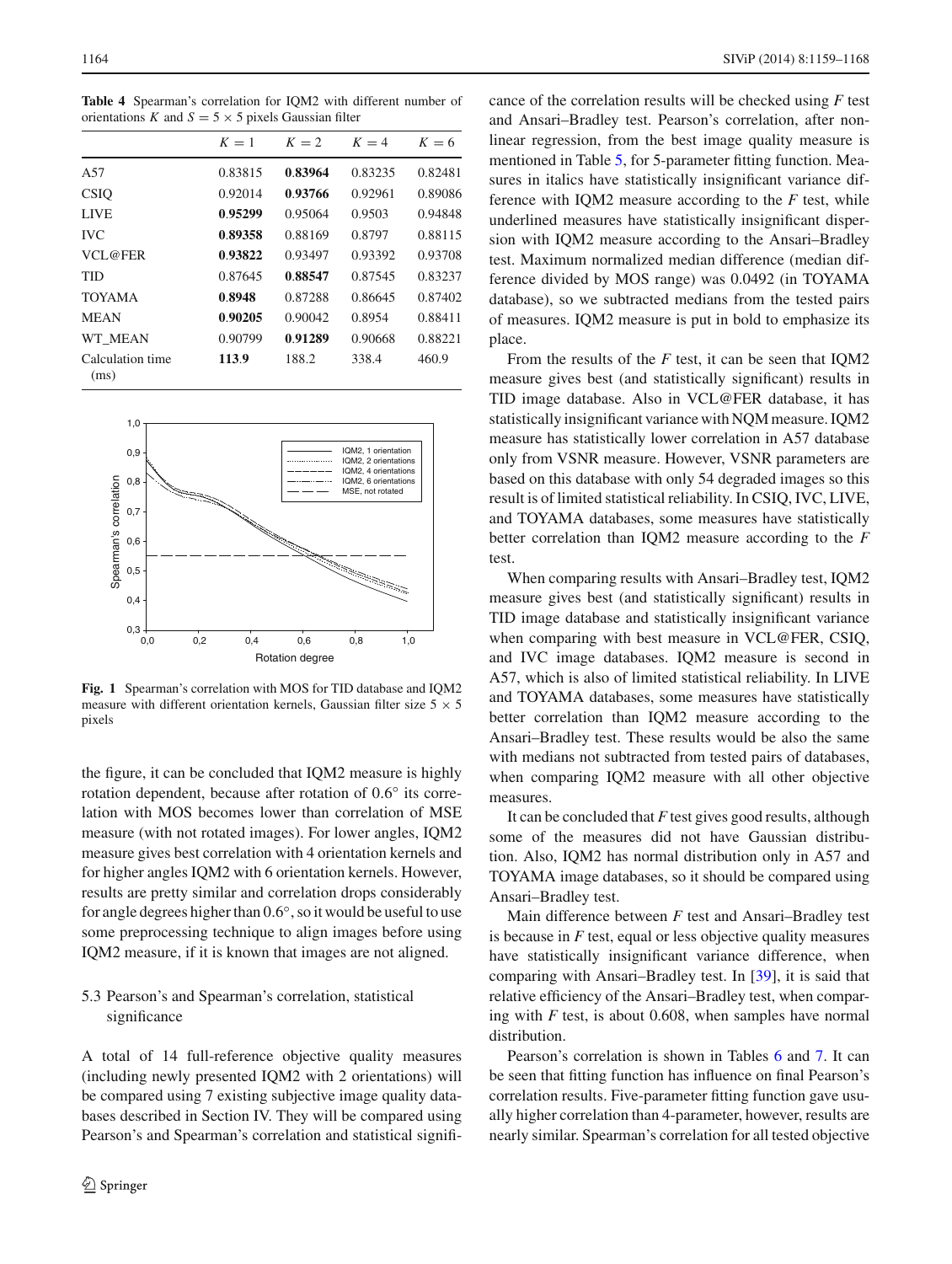**Table 5** Pearson's correlation (5-parameter fitting function) and statistical significance, from the best image quality measure (from left)

<span id="page-6-0"></span>

| A57           | <b>VSNR</b>      | MAD                | <b>IWSSIM</b>  | <i>IWPSNR</i>  | IQM2          | <b>MSSIM</b>  | NQM            | <b>VIFP</b>        | <b>SSIM</b>   | SSIMmod       | <b>VIF</b>  | <b>MSE</b>     |         | NAE CWSSIM |
|---------------|------------------|--------------------|----------------|----------------|---------------|---------------|----------------|--------------------|---------------|---------------|-------------|----------------|---------|------------|
| <b>CSIQ</b>   | <b>MAD</b>       | <i><b>IQM2</b></i> | <b>VIF</b>     | <b>SSIMmod</b> | <b>IWSSIM</b> | <b>VIFP</b>   | <b>MSSIM</b>   | <b>SSIM</b>        | <b>CWSSIM</b> | <b>IWPSNR</b> | <b>MSE</b>  | <b>VSNR</b>    |         | NAE NOM    |
| <b>LIVE</b>   | <b>MAD</b>       | VIF                | <b>VIFP</b>    | <i>IWSSIM</i>  | <b>MSSIM</b>  | IQM2          | <b>SSIM</b>    | <i>SSIMmod</i>     | IWPSNR        | <b>VSNR</b>   | <b>NOM</b>  | CWSSIM         | MSE NAE |            |
| IVC           | <b>IWSSIM</b>    | <b>MAD</b>         | <b>SSIMmod</b> | SSIM           | MSSIM         | <i>IWPSNR</i> | VIF            | <i><b>IQM2</b></i> | CWSSIM        | <b>NOM</b>    | <b>VIFP</b> | <b>VSNR</b>    | MSE NAE |            |
| VCL@FER       | <b>NOM</b>       | <b>IOM2</b>        | <b>MSSIM</b>   | <b>IWPSNR</b>  | <b>IWSSIM</b> | <b>SSIM</b>   | SSIMmod MAD    |                    | VIF           | <b>VIFP</b>   | <b>VSNR</b> | CWSSIM MSE NAE |         |            |
| <b>TID</b>    | IOM <sub>2</sub> | IWSSIM             | MSSIM          | <b>MAD</b>     | SSIMmod       | <b>VIF</b>    | <b>SSIM</b>    | <b>VIFP</b>        | <b>CWSSIM</b> | <b>VSNR</b>   | IWPSNR      | <b>NOM</b>     | MSE NAE |            |
| <b>TOYAMA</b> | MAD              | IWSSIM             | VIF            | <b>MSSIM</b>   | NQM           | <b>SSIM</b>   | <b>SSIMmod</b> | <i><b>IQM2</b></i> | <b>VSNR</b>   | <b>IWPSNR</b> | <b>VIFP</b> | CWSSIM         | MSE NAE |            |

**Table 6** Pearson's correlation for all objective quality measures, using 5-parameter logistic function

<span id="page-6-1"></span>

|               | <b>CWSSIM</b> | IOM <sub>2</sub> | <b>IWPSNR</b> | <b>IWSSIM</b> | <b>MAD</b> | <b>MSE</b> | <b>MSSIM</b> | <b>NAE</b> | <b>NOM</b> | <b>SSIM</b> | <b>SSIMMOD</b> | <b>VIF</b> | <b>VIFP</b> | <b>VSNR</b> |
|---------------|---------------|------------------|---------------|---------------|------------|------------|--------------|------------|------------|-------------|----------------|------------|-------------|-------------|
| A57           | 0.38298       | 0.88977          | 0.8975        | 0.90353       | 0.91079    | 0.69324    | 0.86039      | 0.68135    | 0.82697    | 0.80188     | 0.80109        | 0.69899    | 0.8025      | 0.95021     |
| <b>CSIQ</b>   | 0.85085       | 0.92996          | 0.82188       | 0.91441       | 0.95067    | 0.81536    | 0.89974      | 0.75362    | 0.74354    | 0.86126     | 0.91525        | 0.92775    | 0.90438     | 0.80053     |
| <b>LIVE</b>   | 0.9041        | 0.94622          | 0.93293       | 0.95219       | 0.96752    | 0.87305    | 0.94894      | 0.83629    | 0.91294    | 0.94488     | 0.9447         | 0.95983    | 0.95964     | 0.92287     |
| <b>IVC</b>    | 0.86159       | 0.89509          | 0.90548       | 0.92306       | 0.92195    | 0.72145    | 0.91085      | 0.63137    | 0.8498     | 0.91194     | 0.91259        | 0.90283    | 0.82294     | 0.80342     |
| VCL@FER       | 0.83686       | 0.93474          | 0.92121       | 0.91909       | 0.90531    | 0.8241     | 0.92319      | 0.8061     | 0.94293    | 0.91436     | 0.9133         | 0.89548    | 0.89205     | 0.87835     |
| <b>TID</b>    | 0.73143       | 0.88657          | 0.66636       | 0.85791       | 0.83083    | 0.58495    | 0.84515      | 0.40856    | 0.61353    | 0.77317     | 0.80976        | 0.80934    | 0.76825     | 0.68175     |
| <b>TOYAMA</b> | 0.81829       | 0.87667          | 0.85018       | 0.92488       | 0.94068    | 0.64918    | 0.89274      | 0.56154    | 0.88929    | 0.8887      | 0.88869        | 0.91629    | 0.84725     | 0.8705      |
| MEAN          | 0.76944       | 0.90843          | 0.85651       | 0.91358       | 0.91825    | 0.73733    | 0.89728      | 0.6684     | 0.82557    | 0.87089     | 0.88362        | 0.87293    | 0.85672     | 0.84395     |
| WT MEAN       | 0.80485       | 0.9123           | 0.79894       | 0.90017       | 0.89844    | 0.72386    | 0.8898       | 0.62536    | 0.75972    | 0.85092     | 0.87608        | 0.87826    | 0.85202     | 0.79047     |

<span id="page-6-2"></span>**Table 7** Pearson's correlation for all objective quality measures, using 4-parameter logistic function

|               | <b>CWSSIM</b> | IOM <sub>2</sub> | <b>IWPSNR</b> | <b>IWSSIM</b> | <b>MAD</b> | <b>MSE</b> | MSSIM   | <b>NAE</b> | <b>NOM</b> | <b>SSIM</b> | <b>SSIMMOD</b> | <b>VIF</b> | <b>VIFP</b> | <b>VSNR</b> |
|---------------|---------------|------------------|---------------|---------------|------------|------------|---------|------------|------------|-------------|----------------|------------|-------------|-------------|
| A57           | 0.37494       | 0.8885           | 0.89575       | 0.90244       | 0.90591    | 0.66947    | 0.85734 | 0.67583    | 0.81605    | 0.80185     | 0.801          | 0.61604    | 0.80235     | 0.95017     |
| <b>CSIQ</b>   | 0.85073       | 0.92632          | 0.82188       | 0.90253       | 0.95019    | 0.80299    | 0.89718 | 0.74865    | 0.74221    | 0.85938     | 0.91236        | 0.92526    | 0.9043      | 0.80052     |
| <b>LIVE</b>   | 0.90318       | 0.93879          | 0.9329        | 0.9425        | 0.96718    | 0.85823    | 0.94021 | 0.82974    | 0.91283    | 0.93835     | 0.9383         | 0.95924    | 0.95935     | 0.92276     |
| <b>IVC</b>    | 0.86104       | 0.89486          | 0.90548       | 0.92285       | 0.92096    | 0.72065    | 0.91067 | 0.62355    | 0.84888    | 0.91165     | 0.91232        | 0.90262    | 0.82292     | 0.80274     |
| VCL@FER       | 0.83674       | 0.92993          | 0.92113       | 0.91526       | 0.90506    | 0.81091    | 0.91831 | 0.80399    | 0.94282    | 0.90892     | 0.90756        | 0.89234    | 0.89205     | 0.87746     |
| <b>TID</b>    | 0.72259       | 0.87868          | 0.66612       | 0.84882       | 0.83057    | 0.56892    | 0.84044 | 0.37598    | 0.60963    | 0.77153     | 0.80817        | 0.80505    | 0.74813     | 0.68175     |
| <b>TOYAMA</b> | 0.81809       | 0.87635          | 0.85008       | 0.9244        | 0.94062    | 0.62642    | 0.89201 | 0.53736    | 0.88928    | 0.88771     | 0.8877         | 0.91367    | 0.84725     | 0.87048     |
| <b>MEAN</b>   | 0.76676       | 0.90478          | 0.85619       | 0.9084        | 0.91721    | 0.72251    | 0.89374 | 0.65644    | 0.8231     | 0.86849     | 0.88106        | 0.85918    | 0.85376     | 0.8437      |
| WT MEAN       | 0.80101       | 0.90645          | 0.7988        | 0.89191       | 0.89804    | 0.70945    | 0.88514 | 0.60869    | 0.75771    | 0.84796     | 0.87292        | 0.8744     | 0.844       | 0.7903      |

**Table 8** Spearman's Correlation for all objective quality measures

<span id="page-6-3"></span>

|               | <b>CWSSIM</b> | IOM <sub>2</sub> | <b>IWPSNR</b> | <b>IWSSIM</b> | <b>MAD</b> | <b>MSE</b> | <b>MSSIM</b> | <b>NAE</b> | <b>NOM</b> | <b>SSIM</b> | SSIMmod | <b>VIF</b> | <b>VIFP</b> | <b>VSNR</b> |
|---------------|---------------|------------------|---------------|---------------|------------|------------|--------------|------------|------------|-------------|---------|------------|-------------|-------------|
| A57           | 0.33148       | 0.83964          | 0.87619       | 0.87127       | 0.90139    | 0.61763    | 0.8415       | 0.56484    | 0.79778    | 0.80666     | 0.80662 | 0.62228    | 0.76854     | 0.93588     |
| <b>CSIQ</b>   | 0.8412        | 0.93766          | 0.83106       | 0.92129       | 0.94665    | 0.8058     | 0.91364      | 0.75965    | 0.74116    | 0.87563     | 0.92839 | 0.91945    | 0.88068     | 0.81095     |
| <b>LIVE</b>   | 0.9025        | 0.95064          | 0.93278       | 0.95665       | 0.96689    | 0.87556    | 0.95128      | 0.8367     | 0.9093     | 0.9479      | 0.94783 | 0.96315    | 0.96179     | 0.92713     |
| <b>IVC</b>    | 0.85791       | 0.88169          | 0.89976       | 0.9125        | 0.91457    | 0.68844    | 0.898        | 0.60877    | 0.83431    | 0.90182     | 0.90285 | 0.89637    | 0.81091     | 0.79927     |
| VCL@FER       | 0.83477       | 0.93497          | 0.9166        | 0.91633       | 0.90607    | 0.82465    | 0.92269      | 0.79464    | 0.94359    | 0.91125     | 0.91001 | 0.88665    | 0.89185     | 0.87261     |
| <b>TID</b>    | 0.65859       | 0.88547          | 0.68234       | 0.85594       | 0.83401    | 0.5531     | 0.85418      | 0.32525    | 0.62359    | 0.77493     | 0.81771 | 0.74907    | 0.65389     | 0.70488     |
| <b>TOYAMA</b> | 0.81531       | 0.87288          | 0.8475        | 0.92024       | 0.93617    | 0.61319    | 0.88738      | 0.51649    | 0.8871     | 0.87938     | 0.87943 | 0.90767    | 0.84789     | 0.86082     |
| mean          | 0.74882       | 0.90042          | 0.85518       | 0.90775       | 0.91511    | 0.7112     | 0.89552      | 0.62948    | 0.81955    | 0.87108     | 0.88469 | 0.84923    | 0.83079     | 0.84451     |
| wt mean       | 0.77266       | 0.91289          | 0.80586       | 0.9002        | 0.89826    | 0.70611    | 0.89553      | 0.58808    | 0.76153    | 0.85391     | 0.8813  | 0.85068    | 0.80153     | 0.801       |

measures and all databases are presented in Table [8.](#page-6-3)Weighted mean (wt\_mean) was calculated according to the [\(8\)](#page-4-2). Best values in Tables [6,](#page-6-1) [7,](#page-6-2) and [8](#page-6-3) are put in bold.

Table [9](#page-7-0) gives calculation times for all objective measures. Computer configuration which was used for calculating all objective measures: Intel Q6600 @2400 MHz, 4 GB RAM,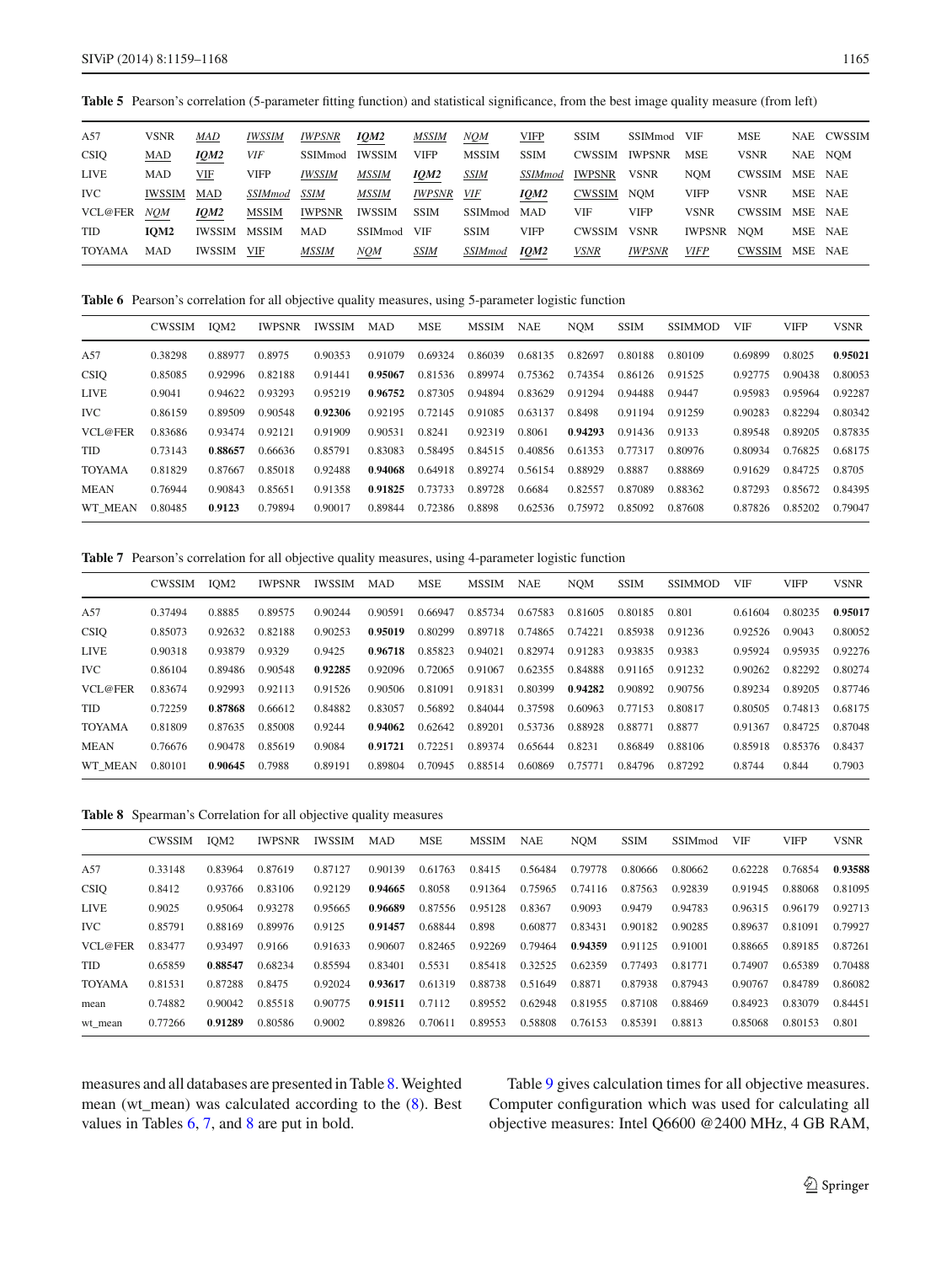|  | Table 9 Calculation time for all objective measures |  |  |  |  |
|--|-----------------------------------------------------|--|--|--|--|
|--|-----------------------------------------------------|--|--|--|--|

<span id="page-7-0"></span>

|                |             |       |            |       |                     | CWSSIM IOM2 IWPSNR IWSSIM MAD MSE MSSIM NAE NOM SSIM SSIMmod VIF VIFP VSNR |                 |  |
|----------------|-------------|-------|------------|-------|---------------------|----------------------------------------------------------------------------|-----------------|--|
| $t$ (ms) 2,887 | 188.2 657.1 | 657.6 | 47.640 4.5 | 132.7 | 4.3 373.6 25.7 25.1 |                                                                            | 1321 166.2 55.8 |  |



<span id="page-7-1"></span>**Fig. 2** Mean and weighted mean Spearman's correlation for all databases

Windows Vista 64 with Matlab program. Mean time was calculated for all degraded images in TID database (1,700 images with resolution  $512 \times 384$  pixels). Converting to gray scale and scaling images if needed were not taken in calculation time. MEX files were used where possible (for SPWT transform and MAD measure).

Mean and weighted mean Spearman's correlation is shown on Fig. [2](#page-7-1) and is calculated according to  $(8)$ . When comparing correlation in each database separately, Tables [6,](#page-6-1) [7,](#page-6-2) [8,](#page-6-3) MAD measure performs best among all tested measures, because it has the highest correlation in 3 different databases using Pearson's correlation and 4 databases using Spearman's correlation. When comparing Pearson's and Spearman's correlation and arithmetic mean, correlation is the best for MAD, IWSSIM, and then IQM2 measure. When database sizes are taken into account and weighted mean is calculated, correlation is the best for IQM2 for all tested correlations. Second one is MAD measure for Pearson's correlation with 4-parameter fitting function (which its authors propose in [\[10](#page-9-9)]) and third one is IWSSIM for mentioned correlations. IWSSIM measure is second one for Pearson's correlation with 5-parameter fitting function (which its authors propose in [\[13\]](#page-9-12)) and Spearman's correlation and MAD measure is third one for these correlations. MSSIM was fourth best measure according to all correlation types and mean values (average and weighted).

### 5.4 Discussion of the results

When comparing correlation in each database separately, Tables [6,](#page-6-1) [7,](#page-6-2) [8,](#page-6-3) MAD measure performs best among all tested measures, because it has the highest correlation in 3 different databases using Pearson's correlation and 4 databases using Spearman's correlation. VSNR, IQM2, and NQM have best correlation in only one database, each of them, while IWS-SIM has best correlation in one database using only Pearson's correlation.

From the correlation results, it can be seen that IQM2 measure has statistically significant lower variance in TID database which has 17 different degradation types, so it should be used in imaging systems where different degradation types can occur. Different degradation types have different impact on IQM2 correlation, however, in databases with more degradation types IQM2 performs well. In TOYAMA database (with JPEG and JPEG-2000 degradation types only), MAD, IWSSIM, and VIF measure gave better results than IQM2 measure, so these measures should be used rather than IQM2 measure, if computational time is not taken into account.

Calculation time (complexity) is also lowest for IQM2 measure in comparison with IWSSIM (about 3.5 times faster) and MAD measure (about 250 times faster). However, it is probably possible to speed up these competitive measures also. For even faster calculation time, IQM2 with 1 orientation kernel can also be used, with nearly similar correlation results, while being about 6 times faster than IWSSIM and 420 times faster than MAD measures.

It can be also seen that nearly all measures (except VSNR and NQM) have best correlation results in LIVE database (IQM2, MSSIM, IWSSIM higher than 0.95 and VIF and MAD higher than 0.96), probably because in LIVE database DMOS results were at the end realigned for each of the 7 independent sessions (each session had only 1 degradation type) of subjective evaluation. Realignment in fact changes subjective grades to be more similar in different types of degradation. However, this was made after initial subjective evaluations, which may affect HVS modeling. If one session of evaluation contains only 1 degradation type, it can be expected that HVS will, at least toward the end of session evaluation, be more adjusted to the specific distortion type (same conclusion was drawn in [\[45](#page-9-44)]). In our database, VCL@FER, observers graded all types of distortion in one session, so this type of realignment was not needed. TID database also used all degradation types in 1 session. Also, we calculated MOS results, not DMOS in VCL@FER database. This may explain generally lower correlation in our database than in LIVE, for nearly all objective measures.

When degraded images were firstly rotated in TID database, IQM2 measure showed that it is highly rotational dependent and its correlation with MOS drops significantly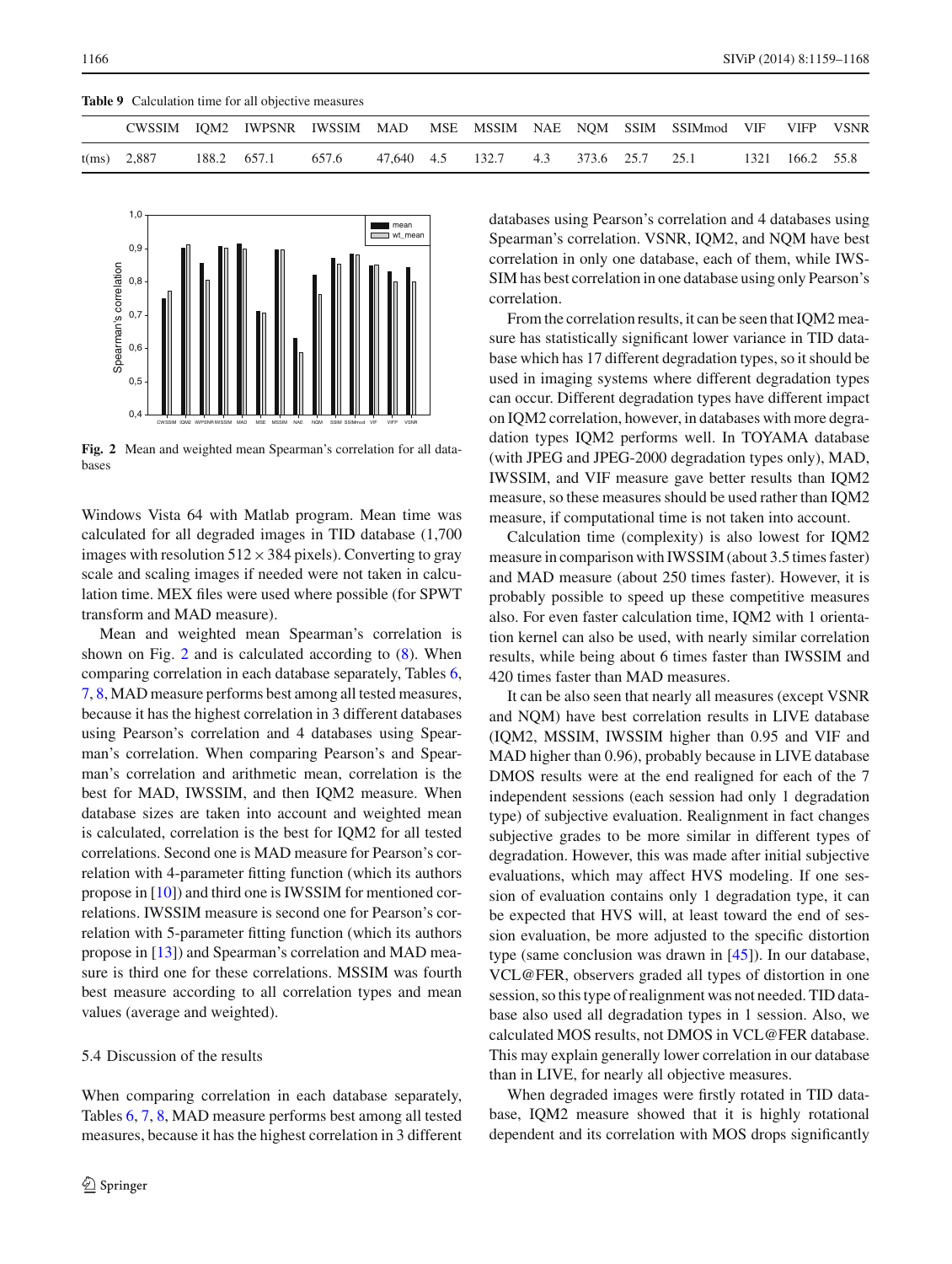for angles higher than 0.6◦, so some preprocessing technique should be firstly used, if it is known that images are not aligned. CW-SSIM could be then also used instead, because it showed rotational invariance for even higher degrees of rotation, as well as translation [\[12](#page-9-11)].

When comparing statistical significance among best measures (MAD, IQM2, IWSSIM):

- Comparing with MAD measure, IQM2 is (according to Ansari–Bradley test, Table [5\)](#page-6-0) statistically better in 2 databases (including TID database), statistically the same in 3 databases (however, it has lower absolute correlation in these databases) and statistically worse in 2 databases
- Comparing with IWSSIM measure, IQM2 is (according to Ansari–Bradley test, Table [5\)](#page-6-0) statistically better in 3 databases (including TID database), statistically the same in 3 databases (however, it has lower absolute correlation in these databases), and statistically worse in 1 database

Generally, it can be concluded that, when constructing new image quality measure, much attention should be given to the tested and fitted database. Because of that, we used seven different databases to check whether measure performs well on each of them. Our previous measure (IQM) performed well on LIVE and VCL@FER databases. However, we optimized coefficients according to the databases and not HVS. Other example which can be also seen is VIF measure that performs very well in LIVE (on which it was firstly tested, [\[9\]](#page-9-8)) and TOYAMA databases, while having lower correlation results in A57 and TID databases (where its correlation with MOS drops considerably). MAD (multiple-based strategy metric) and IWSSIM (NSS model) measures also have somewhat lower correlation in TID database, while having best or nearly best correlation in some other databases. MSSIM, which is structural distortion based metric, shows equal correlation with IWSSIM and even better correlation than MAD in TID database.

Attention should be given to the optimized coefficients of the metrics, because it is apriori unknown how much these coefficients are influenced by, HVS or database, or even specific degradation type. All constructed metric should be tested on different databases and afterward conclusion can be made about how well they fit HVS. More free (or optimized) parameters in measure construction do not necessarily mean higher correlation with MOS. For example, our measure IQM2 could have somewhat higher correlation in TID database by using exponents after calculating SSIM\_cont, [\(3\)](#page-2-1), and SSIM\_struct, [\(4\)](#page-2-1), at each scale, e.g., to have some scales with higher influence on final measure (optimization could be made using, e.g., PSO). However, this would lead to the lower correlation in other. IQM2 was firstly tested on TID database because of the highest number of degradation types in this database. However, we tried not to introduce any overfitting parameter but rather to use methods which already

shown good properties in image processing: SPWT which is translation and rotation invariant multistage decomposition and with aliasing eliminated between subbands; combined with modified SSIM measure which also shows good properties with HVS in its basic implementation. Because IQM2 shows good properties in all tested image databases, without having specific fitting parameter calculated from specific database, it can be expected to show good correlation with MOS on some new database, not tested yet. Results from VCL@FER database (which was developed for this purpose) also confirm this conclusion, having better correlation than IWSSIM and MAD measure.

## <span id="page-8-0"></span>**6 Conclusion**

In this paper, we proposed novel image quality measure— IQM2. Original and degraded images are firstly decomposed using SPWT with different number of orientations and maximal number of scales. At every stage of the image decomposition, SSIM contrast and structure has been calculated, for pass band coefficients only. IQM2 measure was calculated as the combination of SSIM contrast and structure values. Results show that the best correlation was obtained using 2 orientations (1 also gives nearly similar results).

When comparing correlation in each database separately, Tables [6,](#page-6-1) [7,](#page-6-2) [8,](#page-6-3) MAD measure performs best among all tested measures, because it has the highest correlation in 3 different databases using Pearson's correlation and 4 databases using Spearman's correlation. In comparison with other best performing measures with similar correlation results (IWSSIM, MAD), IQM2 has lower computational time (less complexity) so it should be used instead of them, when calculation time is important. Particularly, it is 250 times faster than best overall performing measure—MAD.

If we consider overall correlation results, we can conclude that IQM2 works very well for different image contents and degradation types, having the best weighted average correlation (both Pearson's and Spearman's correlations, Tables [6,](#page-6-1) [7,](#page-6-2) [8\)](#page-6-3). IQM2 measure also gives the best (and statistically significant) results in TID image database, probably because it does not have specific fitting parameters calculated from specific database. It is important to mention that TID database has 17 different degradation types, so it should be used in imaging systems where different degradation types can occur.

Future research will include optimization of the filter kernel for possibly better correlation. Next step will be the work on development of the reduced-reference objective quality measure which could be used in real applications with limited bandwidth (e.g., where it is impossible to use reference image).